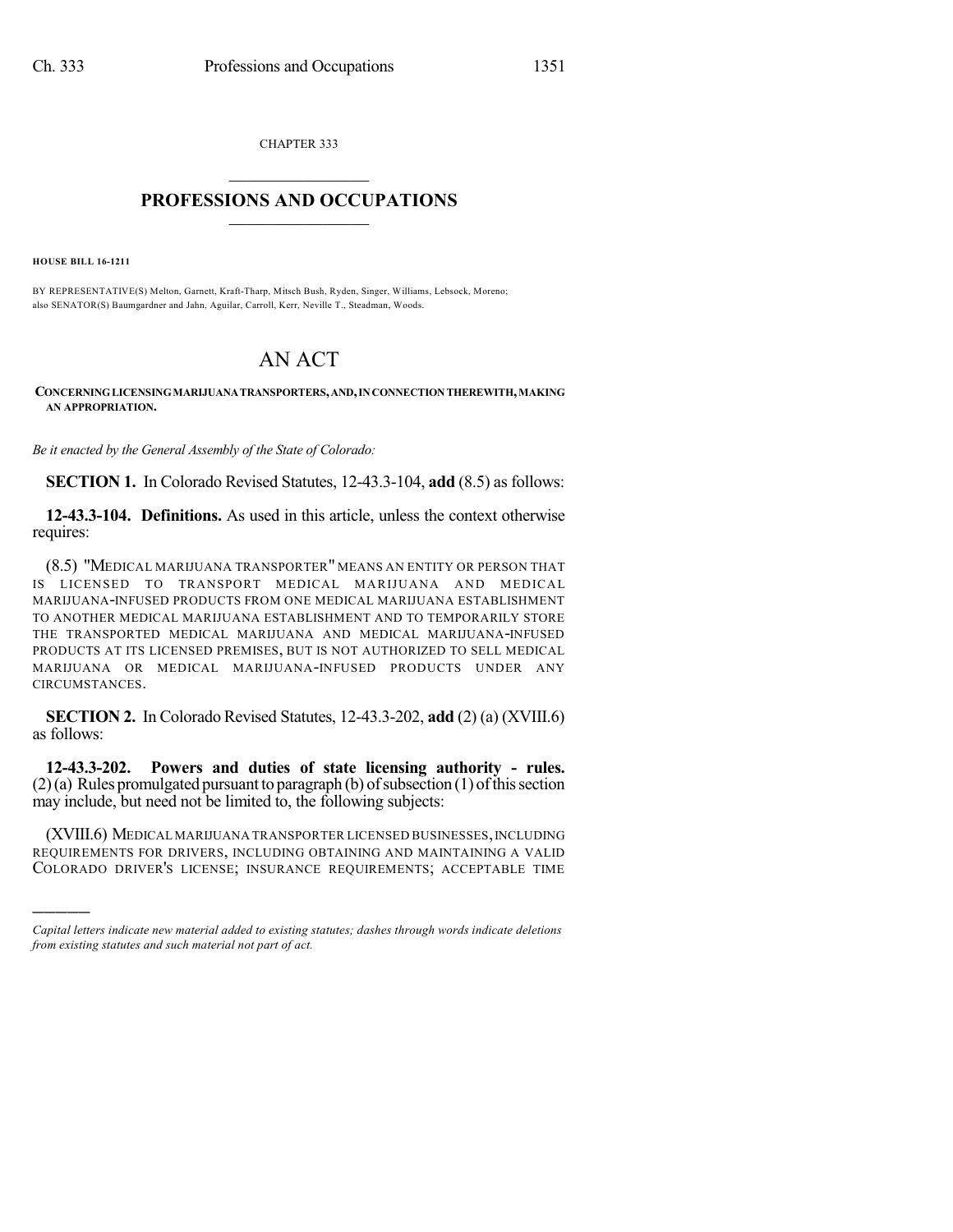FRAMES FOR TRANSPORT,STORAGE,AND DELIVERY;REQUIREMENTS FOR TRANSPORT VEHICLES; AND REQUIREMENTS FOR LICENSED PREMISES;

**SECTION 3.** In Colorado Revised Statutes, 12-43.3-301, **add** (1)(e) as follows:

**12-43.3-301. Local licensing authority - applications - licenses.** (1) A local licensing authority may issue only the following medical marijuana licenses upon payment of the fee and compliance with all local licensing requirements to be determined by the local licensing authority:

(e) A MEDICAL MARIJUANA TRANSPORTER LICENSE.

**SECTION 4.** In Colorado Revised Statutes, 12-43.3-401, **add** (1)(e) as follows:

**12-43.3-401. Classes of licenses.** (1) For the purpose of regulating the cultivation, manufacture, distribution, and sale of medical marijuana, the state licensing authority in its discretion, upon application in the prescribed form made to it, may issue and grant to the applicant a license from any of the following classes, subject to the provisions and restrictions provided by this article:

(e) MEDICAL MARIJUANA TRANSPORTER LICENSE.

**SECTION 5.** In Colorado Revised Statutes, **add** 12-43.3-406 as follows:

**12-43.3-406. Medical marijuana transporter license.** (1) (a) A MEDICAL MARIJUANA TRANSPORTER LICENSE MAY BE ISSUED TO A PERSON TO PROVIDE LOGISTICS, DISTRIBUTION, AND STORAGE OF MEDICAL MARIJUANA AND MEDICAL MARIJUANA-INFUSED PRODUCTS. NOTWITHSTANDING ANY OTHER PROVISIONS OF LAW, A MEDICAL MARIJUANA TRANSPORTER LICENSE IS VALID FOR TWO YEARS, BUT CANNOT BE TRANSFERRED WITH A CHANGE OF OWNERSHIP. A LICENSED MEDICAL MARIJUANA TRANSPORTER IS RESPONSIBLE FOR THE MEDICAL MARIJUANA AND MEDICAL MARIJUANA-INFUSED PRODUCTS ONCE IT TAKES CONTROL OF THE PRODUCT.

(b) A LICENSED MEDICAL MARIJUANA TRANSPORTER MAY CONTRACT WITH MULTIPLE LICENSED MEDICAL MARIJUANA BUSINESSES.

(c) ON AND AFTER JULY 1,2017,ALL MEDICAL MARIJUANA TRANSPORTERS SHALL HOLD A VALID MEDICAL MARIJUANA TRANSPORTER LICENSE; EXCEPT THAT AN ENTITY LICENSED PURSUANT TO THIS ARTICLE THAT PROVIDES ITS OWN DISTRIBUTION IS NOT REQUIRED TO HAVE A MEDICAL MARIJUANA TRANSPORTER LICENSE TO TRANSPORT AND DISTRIBUTE ITS PRODUCTS. THE STATE LICENSING AUTHORITY SHALL BEGIN ACCEPTING APPLICATIONS AFTER JANUARY 1, 2017.

(2) A MEDICAL MARIJUANA TRANSPORTER LICENSEE MAY MAINTAIN A LICENSED PREMISES TO TEMPORARILY STORE MEDICAL MARIJUANA AND MEDICAL MARIJUANA-INFUSED PRODUCTS AND TO USE AS A CENTRALIZED DISTRIBUTION POINT. THE LICENSED PREMISES MUST BE LOCATED IN A JURISDICTION THAT PERMITS THE OPERATION OF MEDICAL MARIJUANA CENTERS. A LICENSED MEDICAL MARIJUANA TRANSPORTER MAY STORE AND DISTRIBUTE MEDICAL MARIJUANA AND MEDICAL MARIJUANA-INFUSED PRODUCTS FROM THIS LOCATION. A STORAGE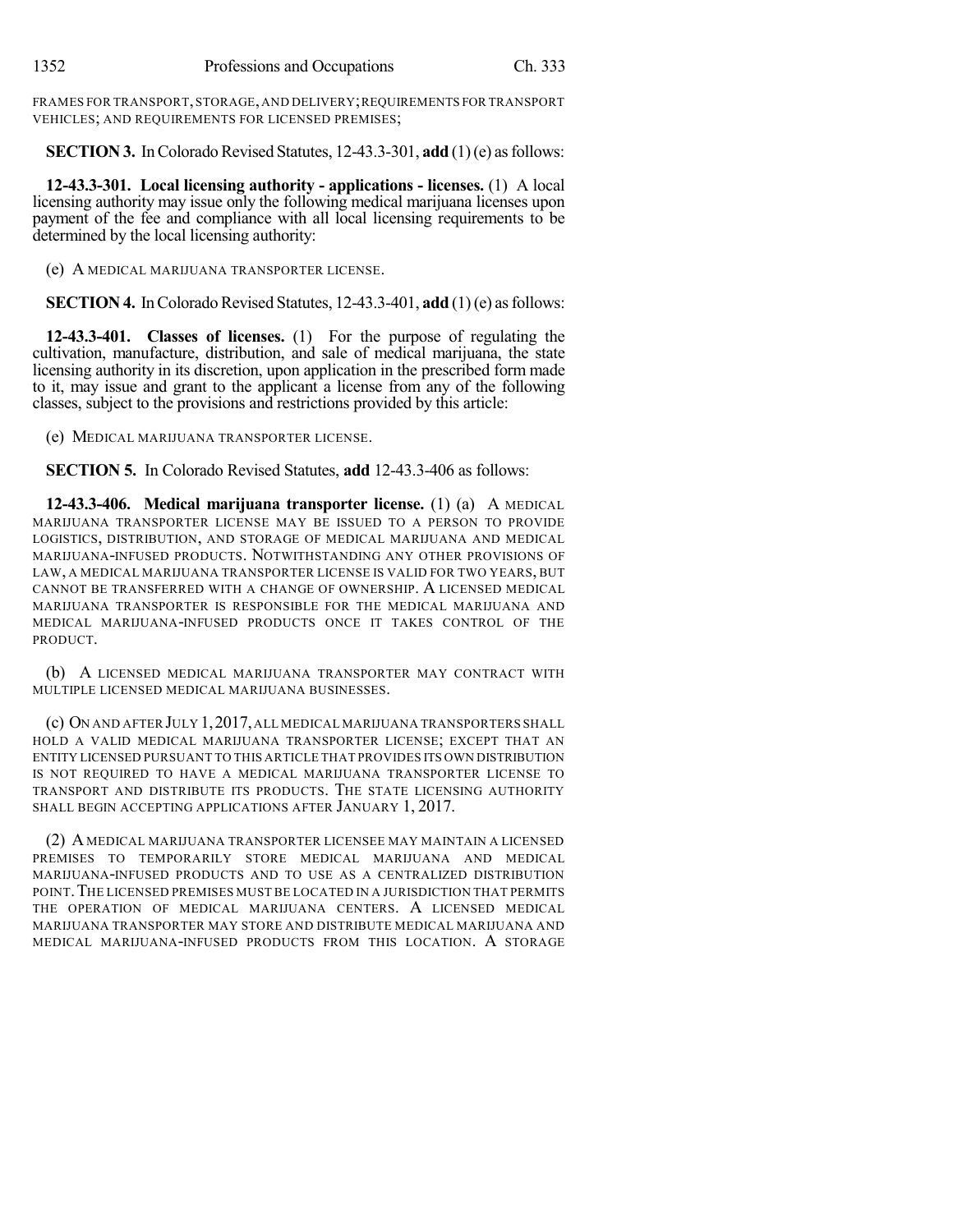FACILITY MUST MEET THE SAME SECURITY REQUIREMENTS THAT ARE REQUIRED TO OBTAIN A MEDICAL MARIJUANA OPTIONAL PREMISE CULTIVATION LICENSE.

(3) A MEDICAL MARIJUANA TRANSPORTER LICENSEE SHALL USE THE SEED-TO-SALE TRACKING SYSTEM DEVELOPED PURSUANT TO SECTION 12-43.4-202 (1) TO CREATE SHIPPING MANIFESTS DOCUMENTING THE TRANSPORT OF MEDICAL MARIJUANA AND MEDICAL MARIJUANA-INFUSED PRODUCTS THROUGHOUT THE STATE.

(4) A MEDICAL MARIJUANA TRANSPORTER LICENSEE MAY:

(a) MAINTAIN AND OPERATE ONE OR MORE WAREHOUSES IN THE STATE TO HANDLE MEDICAL MARIJUANA AND MEDICAL MARIJUANA-INFUSED PRODUCTS; AND

(b) DELIVER MEDICAL MARIJUANA AND MEDICAL MARIJUANA-INFUSED PRODUCTS ON ORDERS PREVIOUSLY TAKEN IF THE PLACE WHERE ORDERS ARE TAKEN AND DELIVERED IS LICENSED.

**SECTION 6.** In Colorado Revised Statutes, 12-43.4-103, add (21.5) as follows:

**12-43.4-103. Definitions.** As used in this article, unless the context otherwise requires:

(21.5) "RETAIL MARIJUANA TRANSPORTER" MEANS AN ENTITY OR PERSON THAT IS LICENSED TO TRANSPORT RETAIL MARIJUANA AND RETAIL MARIJUANA PRODUCTS FROM ONE RETAIL MARIJUANA ESTABLISHMENT TO ANOTHER RETAIL MARIJUANA ESTABLISHMENT AND TO TEMPORARILY STORE THE TRANSPORTED RETAIL MARIJUANA AND RETAIL MARIJUANA PRODUCTS AT ITS LICENSED PREMISES, BUT IS NOT AUTHORIZED TO SELL RETAIL MARIJUANA OR RETAIL MARIJUANA PRODUCTS UNDER ANY CIRCUMSTANCES.

**SECTION 7.** In Colorado Revised Statutes, 12-43.4-202, **add** (3) (a) (XVII) as follows:

**12-43.4-202. Powers and duties of state licensing authority - rules.**  $(3)(a)$  Rules promulgated pursuant to paragraph (b) of subsection  $(2)$  of this section must include, but need not be limited to, the following subjects:

(XVII) RETAIL MARIJUANA TRANSPORTER LICENSED BUSINESSES, INCLUDING REQUIREMENTS FOR DRIVERS, INCLUDING OBTAINING AND MAINTAINING A VALID COLORADO DRIVER'S LICENSE; INSURANCE REQUIREMENTS; ACCEPTABLE TIME FRAMES FOR TRANSPORT,STORAGE,AND DELIVERY;REQUIREMENTS FOR TRANSPORT VEHICLES; AND REQUIREMENTS FOR LICENSED PREMISES;

**SECTION 8.** In Colorado Revised Statutes, 12-43.4-401, **amend** (1) (d); and **add** (1) (f) as follows:

**12-43.4-401. Classes of licenses.** (1) For the purpose of regulating the cultivation, manufacture, distribution, sale, and testing of retail marijuana and retail marijuana products, the state licensing authority in its discretion, upon receipt of an application in the prescribed form, may issue and grant to the applicant a license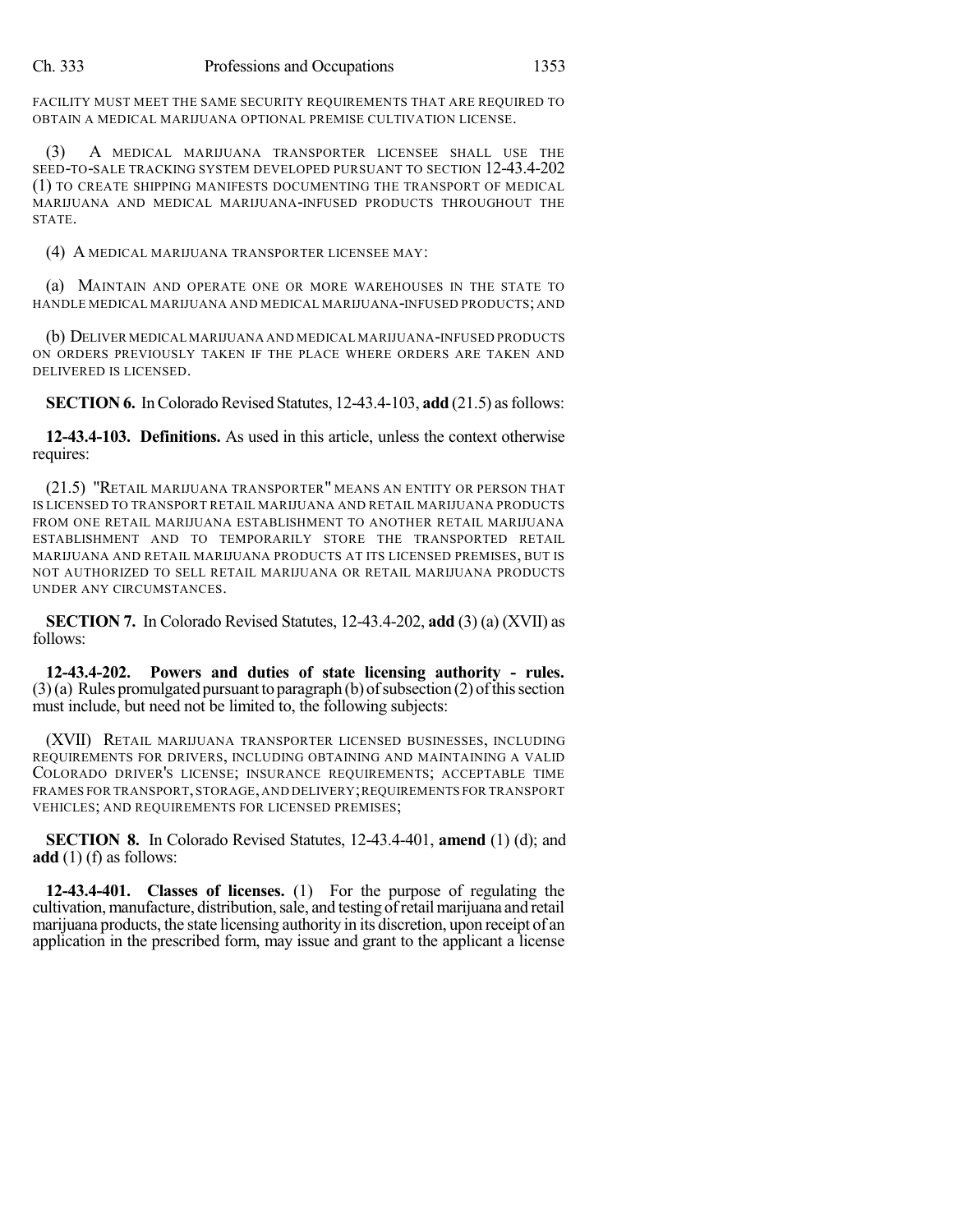from any of the following classes, subject to the provisions and restrictions provided by this article:

- (d) Retail marijuana testing facility license; and
- (f) RETAIL MARIJUANA TRANSPORTER LICENSE.

**SECTION 9.** In Colorado Revised Statutes, **add** 12-43.4-406 as follows:

**12-43.4-406. Retail marijuana transporter license.** (1) (a) A RETAIL MARIJUANA TRANSPORTER LICENSE MAY BE ISSUED TO A PERSON TO PROVIDE LOGISTICS, DISTRIBUTION, AND STORAGE OF RETAIL MARIJUANA AND RETAIL MARIJUANA PRODUCTS. NOTWITHSTANDING ANY OTHER PROVISIONS OF LAW, A RETAIL MARIJUANA TRANSPORTER LICENSE IS VALID FOR TWO YEARS, BUT CANNOT BE TRANSFERRED WITH A CHANGE OF OWNERSHIP. A LICENSED RETAIL MARIJUANA TRANSPORTER IS RESPONSIBLE FOR THE RETAIL MARIJUANA AND RETAIL MARIJUANA PRODUCTS ONCE IT TAKES CONTROL OF THE PRODUCT.

(b) A LICENSED RETAIL MARIJUANA TRANSPORTER MAY CONTRACT WITH MULTIPLE LICENSED RETAIL MARIJUANA BUSINESSES.

(c) ON AND AFTER JULY 1, 2017, ALL RETAIL MARIJUANA TRANSPORTERS SHALL HOLD A VALID RETAIL MARIJUANA TRANSPORTER LICENSE;EXCEPT THAT AN ENTITY LICENSED PURSUANT TO THIS ARTICLE THAT PROVIDES ITS OWN DISTRIBUTION IS NOT REQUIRED TO HAVE A RETAIL MARIJUANA TRANSPORTER LICENSE TO TRANSPORT AND DISTRIBUTE ITS PRODUCTS. THE STATE LICENSING AUTHORITY SHALL BEGIN ACCEPTING APPLICATIONS AFTER JANUARY 1, 2017.

(2) A RETAIL MARIJUANA TRANSPORTER LICENSEE MAY MAINTAIN A LICENSED PREMISES TO TEMPORARILY STORE RETAIL MARIJUANA AND RETAIL MARIJUANA PRODUCTS AND TO USE AS A CENTRALIZED DISTRIBUTION POINT. THE LICENSED PREMISES MUST BE LOCATED IN A JURISDICTION THAT PERMITS THE OPERATION OF RETAIL MARIJUANA STORES. A LICENSED RETAIL MARIJUANA TRANSPORTER MAY STORE AND DISTRIBUTE RETAIL MARIJUANA AND RETAIL MARIJUANA PRODUCTS FROM THIS LOCATION. A STORAGE FACILITY MUST MEET THE SAME SECURITY REQUIREMENTS THAT ARE REQUIRED TO OBTAIN A RETAIL MARIJUANA CULTIVATION LICENSE.

(3) ARETAIL MARIJUANA TRANSPORTER LICENSEE SHALL USE THE SEED-TO-SALE TRACKING SYSTEM DEVELOPED PURSUANT TO SECTION 12-43.4-202 (1) TO CREATE SHIPPING MANIFESTS DOCUMENTING THE TRANSPORT OF RETAIL MARIJUANA AND RETAIL MARIJUANA PRODUCTS THROUGHOUT THE STATE.

(4) A RETAIL MARIJUANA TRANSPORTER LICENSEE MAY:

(a) MAINTAIN AND OPERATE ONE OR MORE WAREHOUSES IN THE STATE TO HANDLE RETAIL MARIJUANA AND RETAIL MARIJUANA PRODUCTS; AND

(b) DELIVER RETAIL MARIJUANA PRODUCTS ON ORDERS PREVIOUSLY TAKEN IF THE PLACE WHERE ORDERS ARE TAKEN AND DELIVERED IS LICENSED.